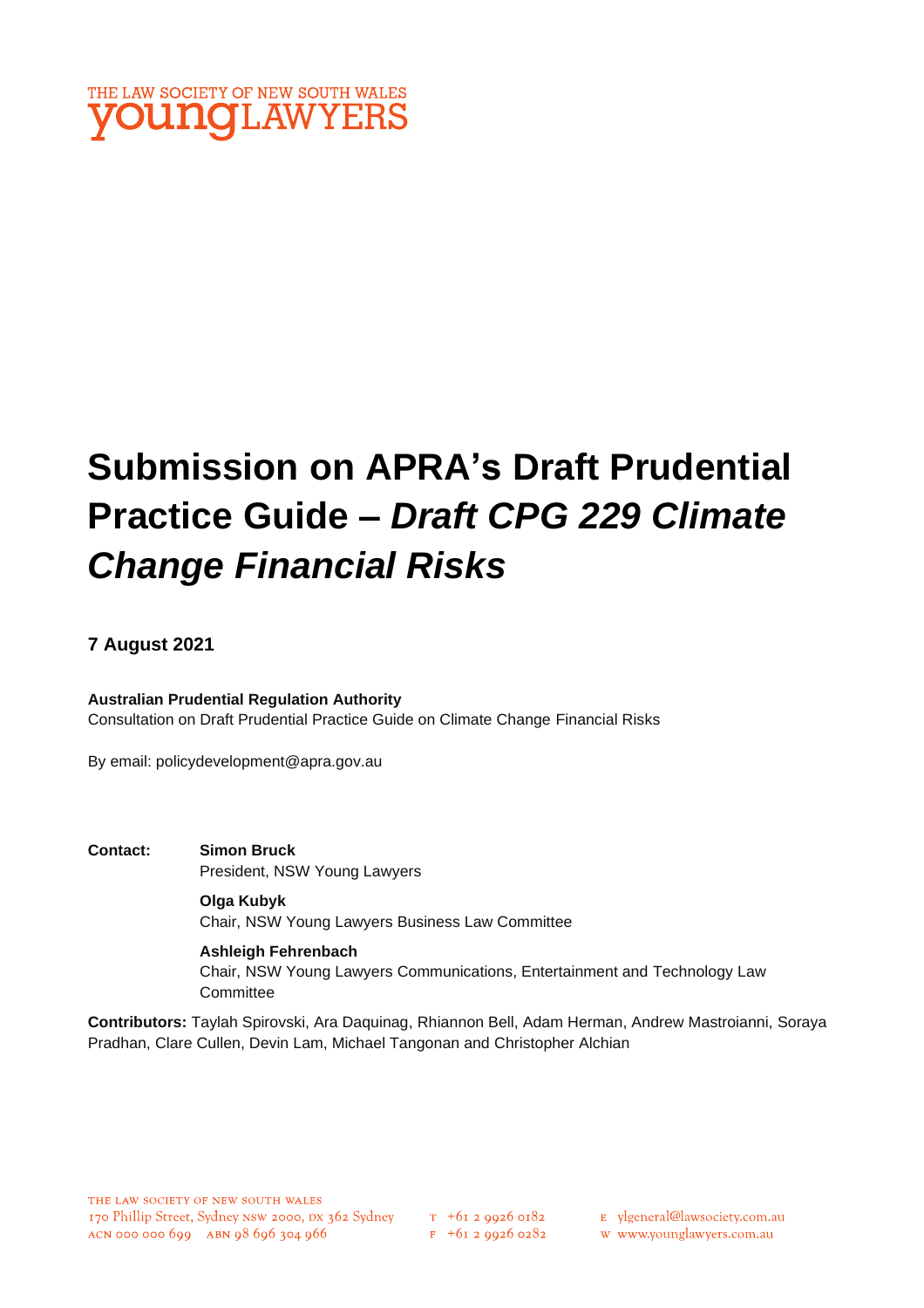

The NSW Young Lawyers Business Law and Communications, Entertainment and Technology Law Committees make the following submission in response to APRA's Draft Prudential Practice Guide (July 2021) – *Draft CPG 229 Climate Change Financial Risks.*

# **NSW Young Lawyers**

NSW Young Lawyers is a division of The Law Society of New South Wales. NSW Young Lawyers supports practitioners in their professional and career development in numerous ways, including by encouraging active participation in its 16 separate committees, each dedicated to particular areas of practice. Membership is automatic for all NSW lawyers (solicitors and barristers) under 36 years and/or in their first five years of practice, as well as law students. NSW Young Lawyers currently has over 15,000 members.

# **NSW Young Lawyers Communications, Entertainment and Technology Law Committee**

The Committee aims to serve the interests of lawyers, law students and other members of the community concerned with areas of law relating to information and communication technology (including technology affecting legal practice), intellectual property, advertising and consumer protection, confidential information and privacy, entertainment, and the media. As innovation inevitably challenges custom, the Committee promotes forward thinking, particularly about the shape of the law and the legal profession.

# **NSW Young Lawyers Business Law Committee**

The Committee comprises of a group of approximately 1,600 members in all aspects of business law who have joined together to disseminate developments in business law and foster increased understanding of business law in the profession. The Committee reviews and comments on legal developments across corporate and commercial law, banking and finance, superannuation, taxation, insolvency, competition and trade practices, among others.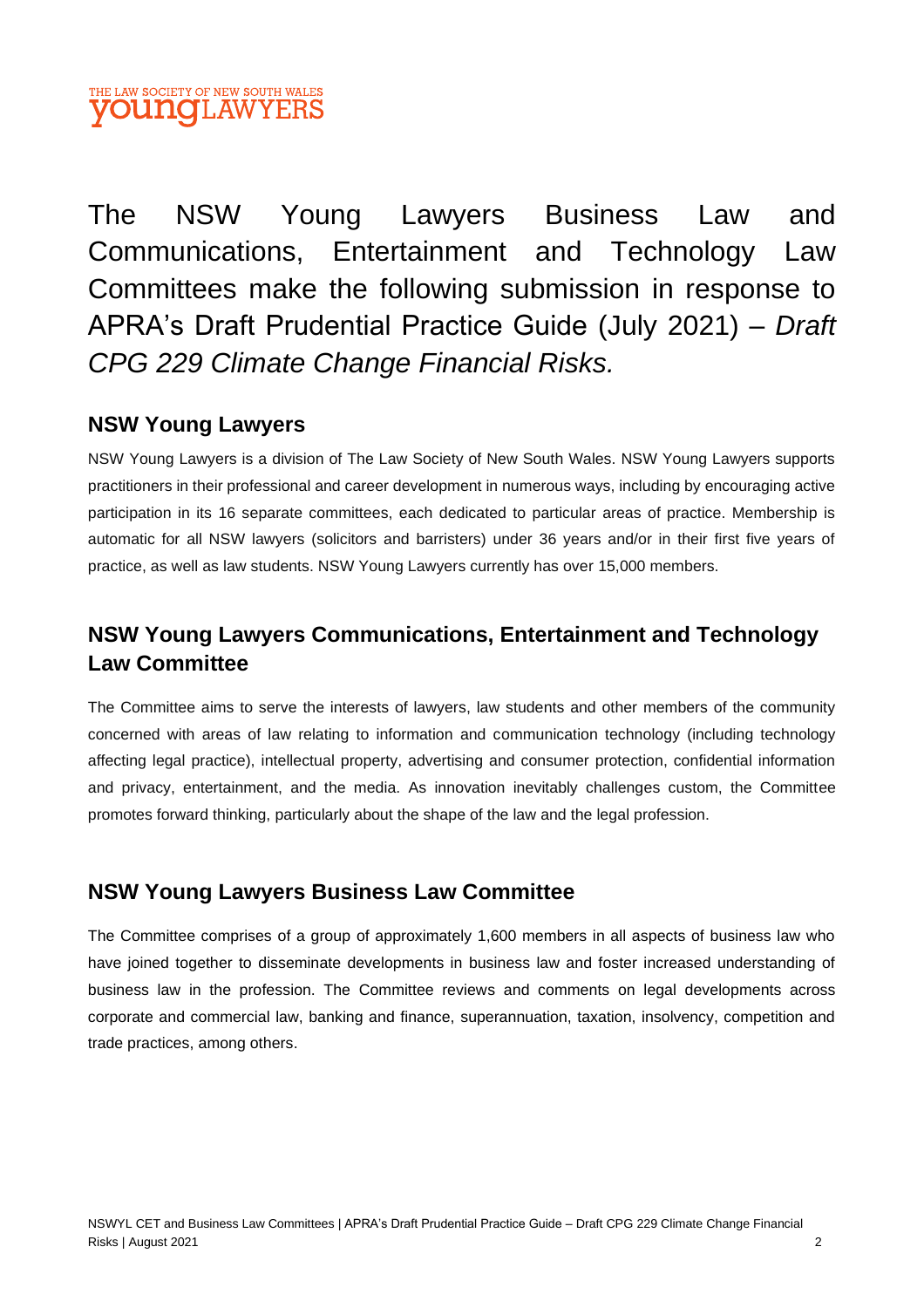### THE LAW SOCIETY OF NEW SOUTH WALES **OUNQLAW**

# **Recommendations**

The NSW Young Lawyers Communications, Entertainment, and Technology Committee and Business Law Committee (collectively the **Committees**) welcome the release of the Prudential Practice Guide (**PPG**) Draft CPG 229 Climate Change Financial Risks (**Draft PPG**) by the Australian Prudential Regulatory Authority (**APRA**) on behalf of NSW Young Lawyers.

When reviewing the issues concerned, the Committees recommend APRA take into account the following considerations:

- 1. The Committees recommend that in risk identification, APRA-regulated entities adopt a formula that is: understanding the scientific basis of that entity's climate change financial risk, applying that science and accessing expertise.
- 2. APRA should facilitate access by companies which are bound by the Draft PPG to a pool of experts with expertise in assessing financial risks of climate change (i.e. a searchable tool of experts by postcode on APRA's website). Companies would not, however, be compelled to utilise experts from that pool.
- 3. APRA should encourage companies to keep adequate records of their risk identification process for climate change, including the assumptions and projections used as a premise, as opposed to simply including a structure for identifying risks<sup>1</sup> to improve transparency.
- 4. The Committees recommend that the Draft PPG contain international best practice examples of risk monitoring that APRA-regulated entities can use to be guided or inspired by.
- 5. The Committees recommend that with respect to scenario analysis, APRA and financial institutions work collaboratively to develop scenarios and identify risks in relation to climate change. Specifically, that APRA provide more in-depth guidance and, if necessary, sector-specific information.
- 6. Guidance on SPS 220 through this Draft PPG or through SPG 220 should clearly articulate that RSE licensees must address or turn their mind to climate risk as a risk to be addressed in any adopted risk management framework.
- 7. The Committees recommend that a voluntary or additional disclosure regime would enhance investor confidence. Such disclosures should be consistent and easily comparable.

<sup>1</sup> APRA, *Prudential Standard CPS 220 Risk Management* (at 5 July 2021) [22].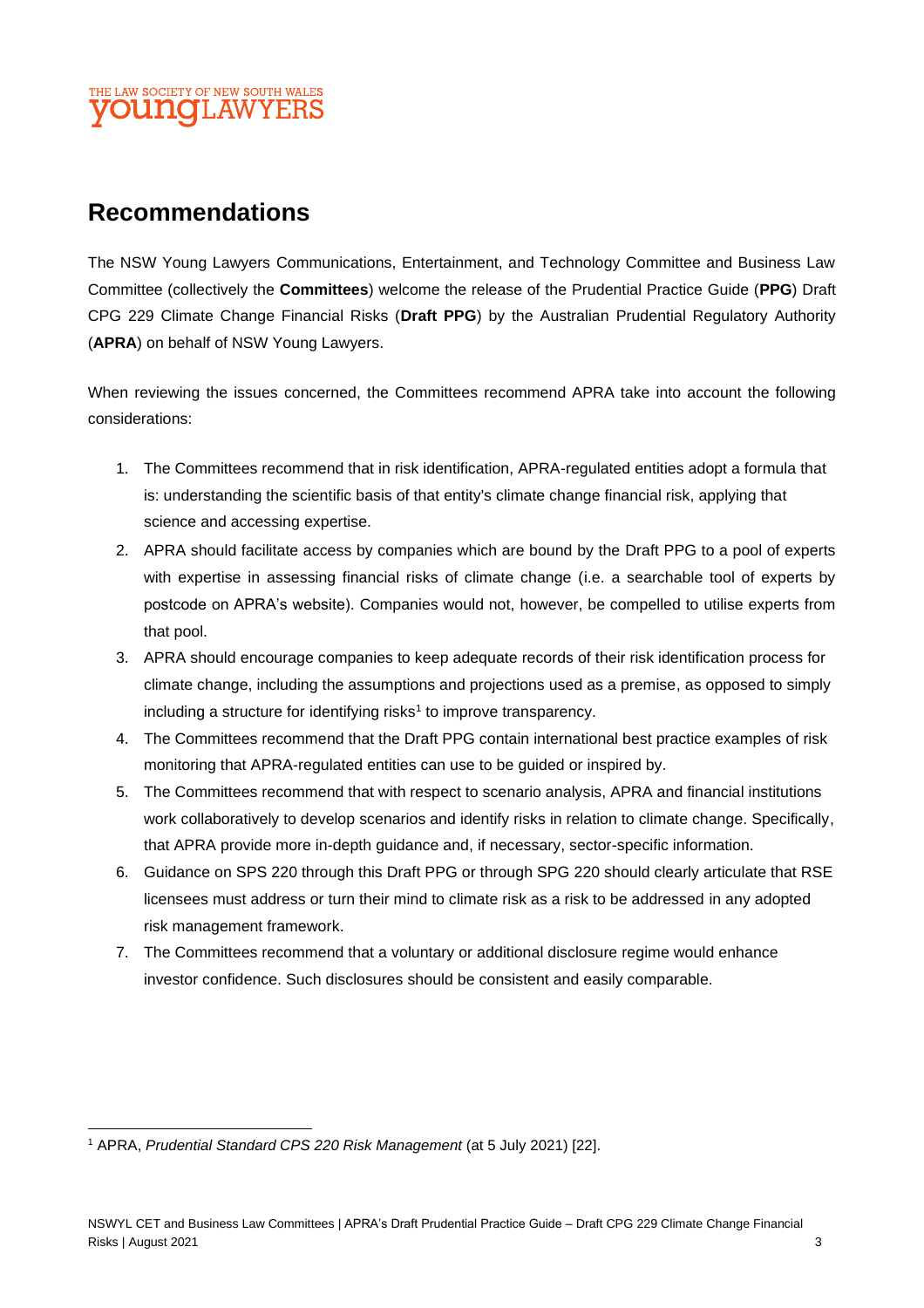### THE LAW SOCIETY OF NEW SOUTH WALES **OUINOLAW**

# **1. Risk Management**

# **Risk identification**

### **Recommendations**

- 1. The Committees recommend that in risk identification, APRA-regulated entities adopt a formula that is: understanding the scientific basis of that entity's climate change financial risk, applying that science and accessing expertise.
- 2. APRA should facilitate access by companies which are bound by the Draft PPG to a pool of experts with expertise in assessing financial risks of climate change (i.e. a searchable tool of experts by postcode on APRA's website). Companies would not, however, be compelled to utilise experts from that pool.
- 3. APRA should encourage companies to keep adequate records of their risk identification process for climate change, including the assumptions and projections used as a premise, as opposed to simply including a structure for identifying risks<sup>2</sup> to improve transparency.
- 1. In principle, the Committees support the formalised approach to identifying climate risks. The formalised approach may provide structure and clarity to an institution's approach to climate risks. However, the following features of climate risks may prove problematic for the identification process that APRA proposes:
	- a) *Understanding the scientific basis:* identifying climate risks involves understanding complex factors and a range of speculative assessments of the scope and extent of future impacts. While there are many reputable sources of information available, institutions are likely to require an analysis of climate risks specific to their businesses. This level of specificity may not be available via general publicly available sources of information.<sup>3</sup>
	- b) *Applying the science:* the process of identifying climate risks may be an intensive process. For example, the International Finance Corporation outlined the following steps to be considered in an identification process:<sup>4</sup>
		- Considering the current activities of the business;

<sup>2</sup> APRA, *Prudential Standard CPS 220 Risk Management* (at 5 July 2021) [22].

<sup>&</sup>lt;sup>3</sup> Swenja Surminski et al, 'Assessing climate risks across different business sectors and industries: an investigation of methodological challenges at national scale for the UK' (2018) 376(2121) *Philosophical Transactions of the Royal Society* 5.

<sup>4</sup> International Finance Corporation, 'Climate Risk and Business: Practical Methods for Assessing Risk' (Report, 2010), Annexure A.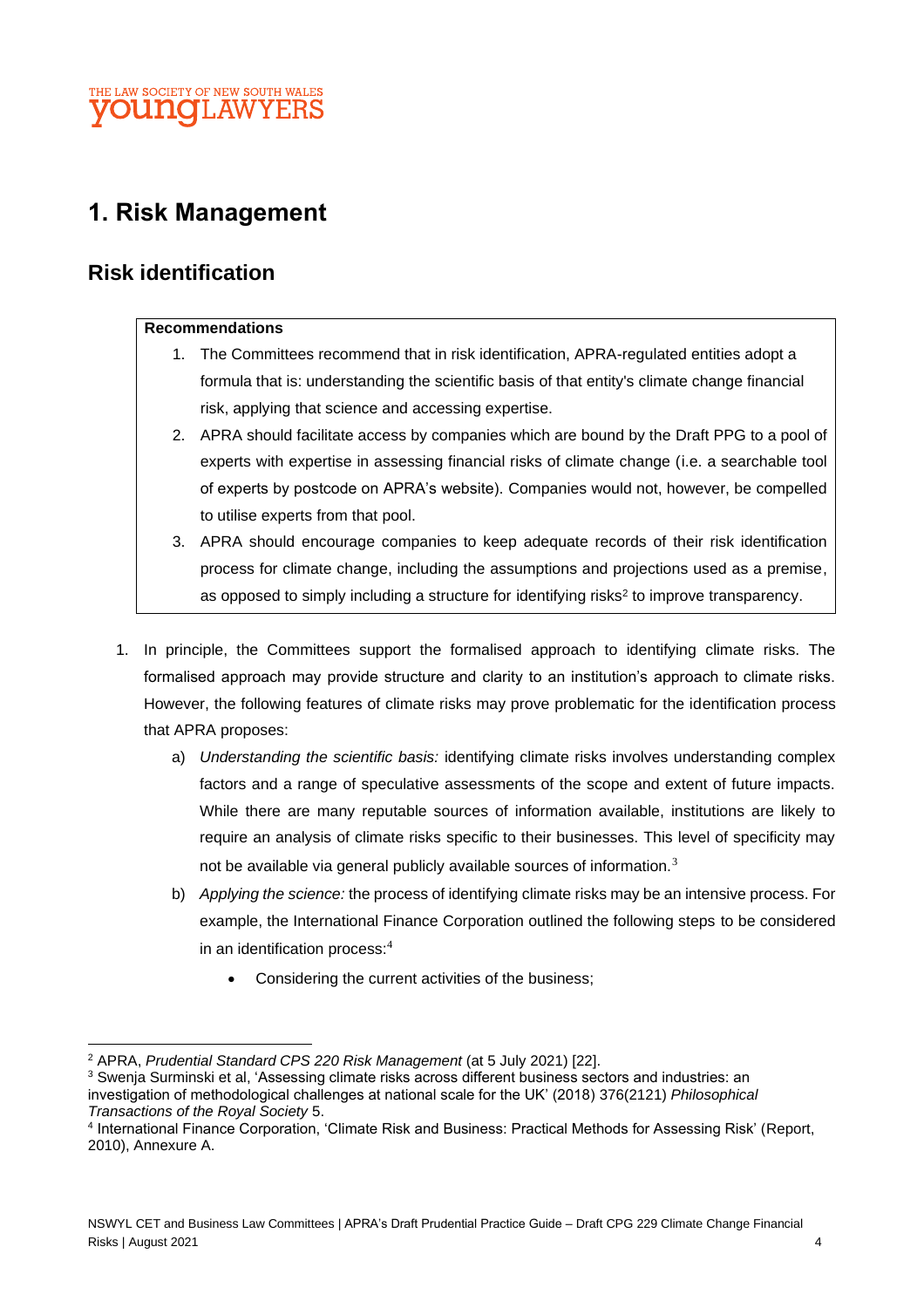#### E LAW SOCIETY OF NEW SOUTH WALES **OUNGLAW** YEI

- Noting the future activities of the business, the projected timeframes and likely stakeholders;
- An identification of the best practice climate science;
- Applying the relevant climate science to the practice of the business, noting that such science may be specific to timeframes and locations; and
- If accurate and specific data is not available, making projections based on existing data.

Such a process as the one outlined above can also be complicated by significant degrees of interdependencies between businesses. For example, there is potential for impacts on business where significant events occur directly or indirectly to suppliers, trading partners, market participants or countries involved in sale or transport.<sup>5</sup>

- c) *Accessing expertise:* as a new and developing area of concern for business, some institutions may not have the specialist expertise required to effectively undertake the process of identifying climate change risks. In particular, this process requires a level of scientific literacy in order to appreciate what constitutes a reputable source and to resolve disagreement between sources of conflicting guidance.
- d) *Costs to companies:* there may be additional material costs associated with increased regulatory compliance requirements, particularly where (as stated above) there are complexities and uncertainties in accurately pinning down the risk. This is reflected in the number of reasons that allow large institutions to maintain compliance, such as the ability to absorb the associated time and costs as well as the multiple country regulations that they often need to comply with.<sup>6</sup>

# **Risk monitoring**

### **Recommendation**

4. The Draft PPG contain international best practice examples of risk monitoring that APRAregulated entities can use to be guided or inspired by.

<sup>5</sup> Richard J Dawson, 'Handling Interdependencies in Climate Change Risk Assessment' (2015) 3(4) *Climate* 1079, 1081.

<sup>6</sup> Lyndon Fagan, 'ESG Insights: Climate change is influencing capex, divestments and M&A; aluminium and thermal coal in focus' (Asia Pacific Equity Research, J.P.Morgan, June 2020) 3-4.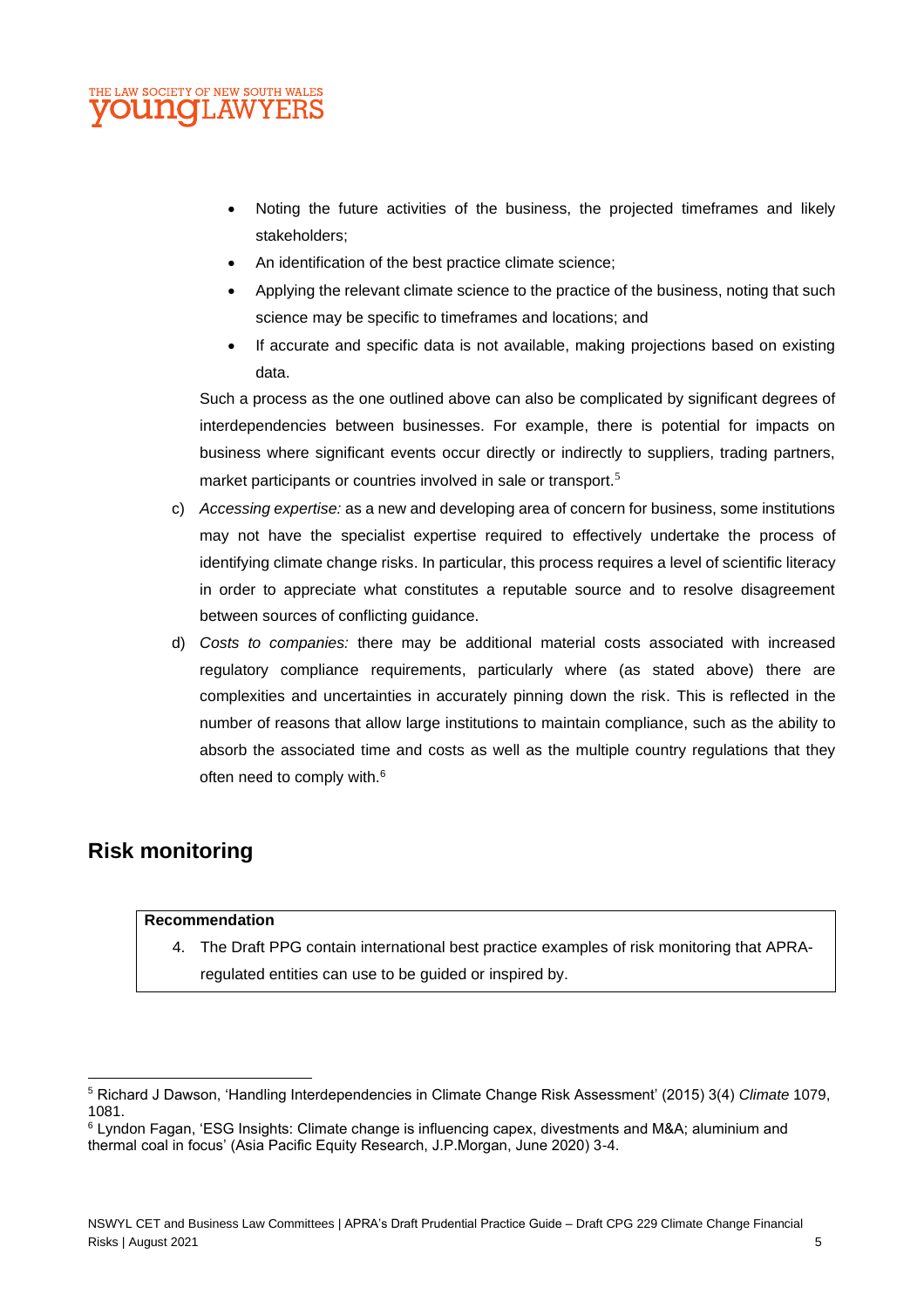## THE LAW SOCIETY OF NEW SOUTH WALES **OUNGLAW**

- 2. The Committees recommend that APRA reiterates the importance of risk monitoring to ensure that quantitative and qualitative results collected in relation to climate related financial risks are effectively communicated to management and stakeholders of APRA-regulated entities.<sup>7</sup> Such transparency can increase public confidence and ensure that the actions of the management and stakeholders of APRAregulated entities to intercept and address climate related financial risks are on track with expected results to be achieved in the future.
- 3. The Committees recommend that risk monitoring frameworks should include classification schemes that can effectively act as a base component used to rank (according to each APRA-regulated entities' relative vulnerability to climate related financial risks) climate change financial risk, which helps to assess their financial impact across time (short, medium and long term).<sup>8</sup> Alongside prudent risk limits, APRA-regulated entities will then be able to build models which ensure their resilience to environmental risks and the deployment of adequate capital sources to mitigate these risks.
- 4. The Committees submit that risk monitoring frameworks should measure the estimated magnitude of the risk through specific climate-related risk tools which include:
	- a) as mentioned above, the short, medium and long term expected impact (primary impact);
	- b) the uncertainty of timing in relation to public policy; and
	- c) continuing technological developments.<sup>9</sup>
- 5. The Committees recommend the above approach given traditional risk monitoring methodology is backwards-looking through the use of historical data. In contrast, climate change financial risks pose non-linear and unprecedented disruptions thus requiring progressive risk monitoring frameworks.<sup>10</sup>
- 6. The Committees note that the Draft PPG contains international best practice examples that APRAregulated entities can use to be guided or inspired by. The Committees submit that because the Draft PPG does not create any new requirements or obligations of APRA-regulated entities, offering tangible suggestions for the risk monitoring of climate change financial risks would be beneficial.
- 7. The Committees recommend the following risk monitoring processes, metrics and methodologies:
	- a) The Committees recommend the Draft PPG emphasise that risk monitoring should not occur in a vacuum. The Committees submit that in addition to the assessment of an entity's services and size among other things, risks should be monitored holistically using policy-relevant sectoral assessments (fossil fuel consumption, utility use, energy-intensity, building,

<sup>7</sup> DAC Working Party on Aid Evaluation, *Glossary of Key Terms in Evaluation and Results Based Management* (Report, Organisation for Economic Co-operation and Development, 1 January 2002) 22.

<sup>8</sup> Basel Committee on Banking Supervision, *Climate-related financial risks - measurement methodologies* (Report, Bank for International Settlements, April 2020) 13.

<sup>9</sup> Network for Greening the Financial System, *Guide for Supervisors: integrating climate-related and environmental risks into prudential supervision* (Report, The Network of Central Banks and Supervisors for Greening the Financial System, 27 May 2020) <https://www.ngfs.net/en/guide-supervisors-integrating-climate-related-andenvironmental-risks-prudential-supervision>.  $10$  Ibid.

NSWYL CET and Business Law Committees | APRA's Draft Prudential Practice Guide – Draft CPG 229 Climate Change Financial Risks | August 2021 6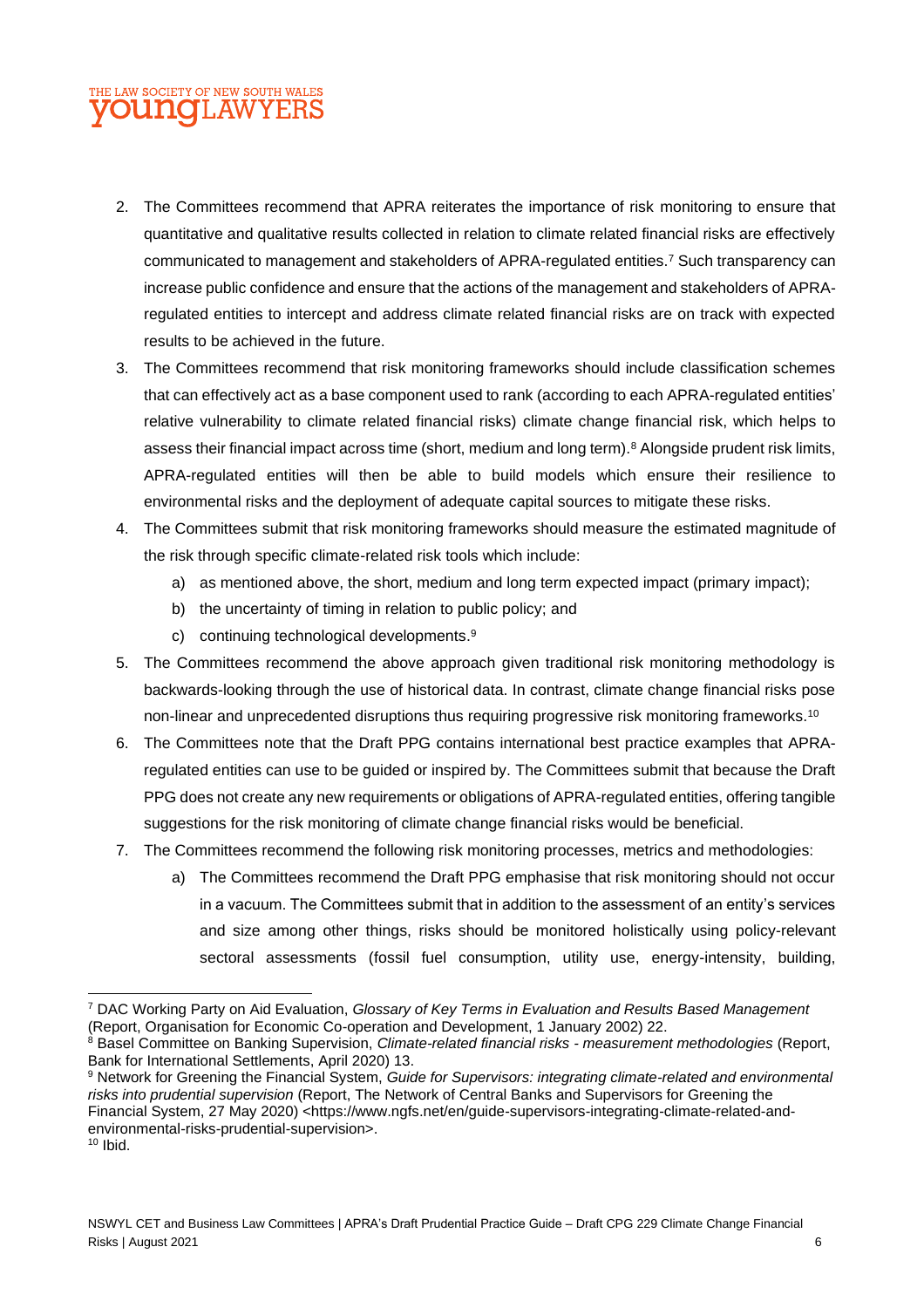

transportation and agriculture).<sup>11</sup> Sectoral carbon and emission intensity as well as sensitivity to climate policies of an entity's counterparties varies and interrelates. For instance, certain sectors are more sensitive to transition risk than others (based on sectoral carbon intensity).<sup>12</sup> The Committees submit that APRA-regulated entities should pursue sector-specific risk information and regularly update their internal risk monitoring metrics with it.

- b) The Committees submit that APRA-regulated entities should consider implementing either a top-down or bottom-up approach to their risk monitoring framework to ensure it can appropriately monitor which risks might be non-linear and correlated.<sup>13</sup>
- c) The Committees submit that APRA-regulated entities should explore precisely what physical and transition risks are/look like for themselves and how they are assessed against prudential risk areas such as credit risk, market risk and operational risk.<sup>14</sup>
- d) For financial institutions, where quantitative information is lacking or absent, internal processes should be launched to monitor climate change financial risks quantitatively. This can include exposure mapping such as heat maps to visually lay out the material impact to certain portfolios. Heat maps are considered to provide 'a high-level overview of the materiality to certain risk indicators of a bank's exposure across things like sectors or asset classes'. 15
- 8. The Committees submit that useful supervision guidance for prudential supervisors such as APRA can be sourced from the Network for Greening the Financial System's recent report, *Guide for Supervisors: Integrating Climate-Related and Environmental Risks into Prudential Supervision (2020)*, particularly in relation to setting supervisory expectations.<sup>16</sup>
- 9. The Committees submit that setting recommendations of risk monitoring for supervisory groups themselves will in turn help APRA-regulated entities understand what is expected of them in the five following areas:

<sup>&</sup>lt;sup>11</sup> A useful framework to this effect can be found in both of the following reports published by the Central Bank of the Republic of Austria: Battiston et al, *Austrian banks' exposure to climate-related transition risk* (Financial Stability Report No. 40, 2020) 31–44 and Battiston et al, *A climate stress-test of the financial system* (Nature Climate Change No. 7, 2017) 283–288.

<sup>&</sup>lt;sup>12</sup> See, eg, Allen Thomas et al, 'Climate-related scenarios for financial stability assessment: an application to France' (Working Paper Series No. 774, Bank of France, 16 July 2020) and Bank Negara Malaysia, 'Climate change and principle-based taxonomy' (Discussion Paper, 27 December 2019).

<sup>13</sup> Basel Committee on Banking Supervision, *Climate-related financial risks - measurement methodologies* (Report, Bank for International Settlements, April 2020) 7-8.

<sup>14</sup> See, eg, Bank of England, *Transition in Thinking: The Impact of Climate Change on the UK Banking Sector* (Report, 26 September 2018).

 $15$  Ibid 24.

<sup>16</sup> Network for Greening the Financial System, *Guide for Supervisors: integrating climate-related and environmental risks into prudential supervision* (Report, The Network of Central Banks and Supervisors for Greening the Financial System, 27 May 2020) <https://www.ngfs.net/en/guide-supervisors-integrating-climaterelated-and-environmental-risks-prudential-supervision>.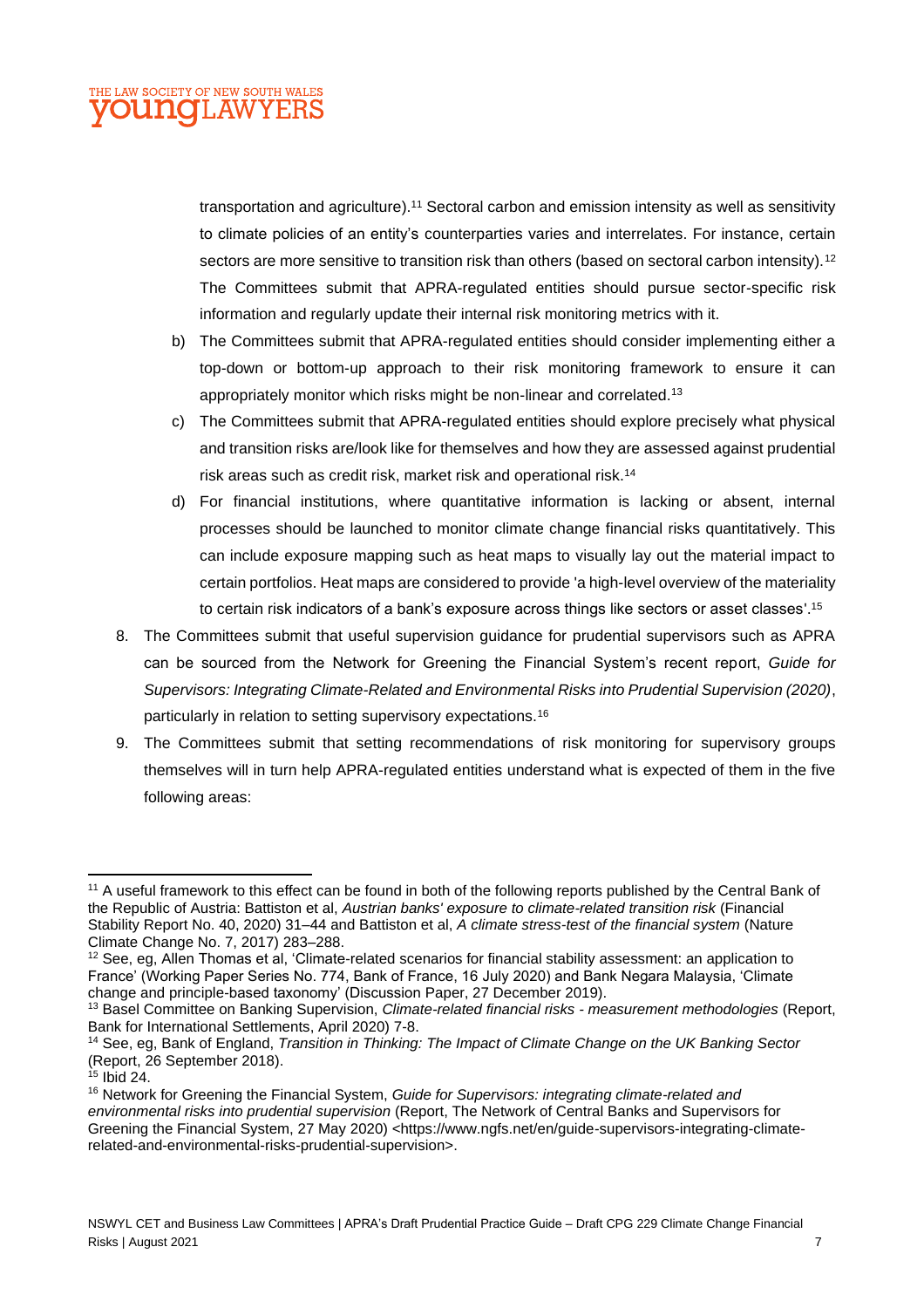

- a) *Governance*: To manage climate change financial risks by clearly defining and assigning responsibilities within existing governance structures;
- b) *Strategy*: For APRA-regulated entities to be aware of potential changes to business environment and adopt a strategic approach to cater for the climate-change financial risks;
- c) *Risk management*: APRA-regulated entities should have cohesive risk management procedures, contextual to climate change financial risk;
- d) *Scenario analysis and stress testing*: Methodologies and tolls should be developed to capture the size of climate change financial risk; and
- e) *Disclosure*: Disclosure of information and metrics on the climate change related risks, their potential impact and safety and soundness of the institution and how they manage those risks should be included in the supervisory guidance.

# **2. Scenario Analysis**

#### **Recommendation**

- 5. The Committees recommend that with respect to scenario analysis, APRA and financial institutions work collaboratively to develop scenarios and identify risks in relation to climate change. Specifically, that APRA provide more in-depth guidance and, if necessary, sectorspecific information.
- 10. The Draft PPG seems to advise institutions develop a broad, and arguably unrealistic, portfolio of scenarios in relation to climate change.
- 11. The Committees recommend that APRA should engage with the issue of climate change and offer assistance to institutions in respect of compliance with the PPGs.<sup>17</sup> The case study provides suggestions on some ways in which stakeholder-engagement could be facilitated without placing an undue burden on all parties involved.

# **Case study: Superannuation**

12. The Committees agree with APRA's tripartite classification of financial climate risks described in the Draft PPG on a principled-basis. These include: (i) physical risk; (ii) transition risk; and (iii) liability risk. However, the Committees caution that although financial institutions should be safeguarding against

<https://cpd.org.au/wp-content/uploads/2017/11/Climate-horizons-CPD-discussion-paper-November-2017.pdf>.

<sup>&</sup>lt;sup>17</sup> Sam Hurley and Kate McKenzie, 'Climate horizons: next steps for scenario analysis in Australia', (Discussion Paper, Centre for Policy Development, 28 November 2017)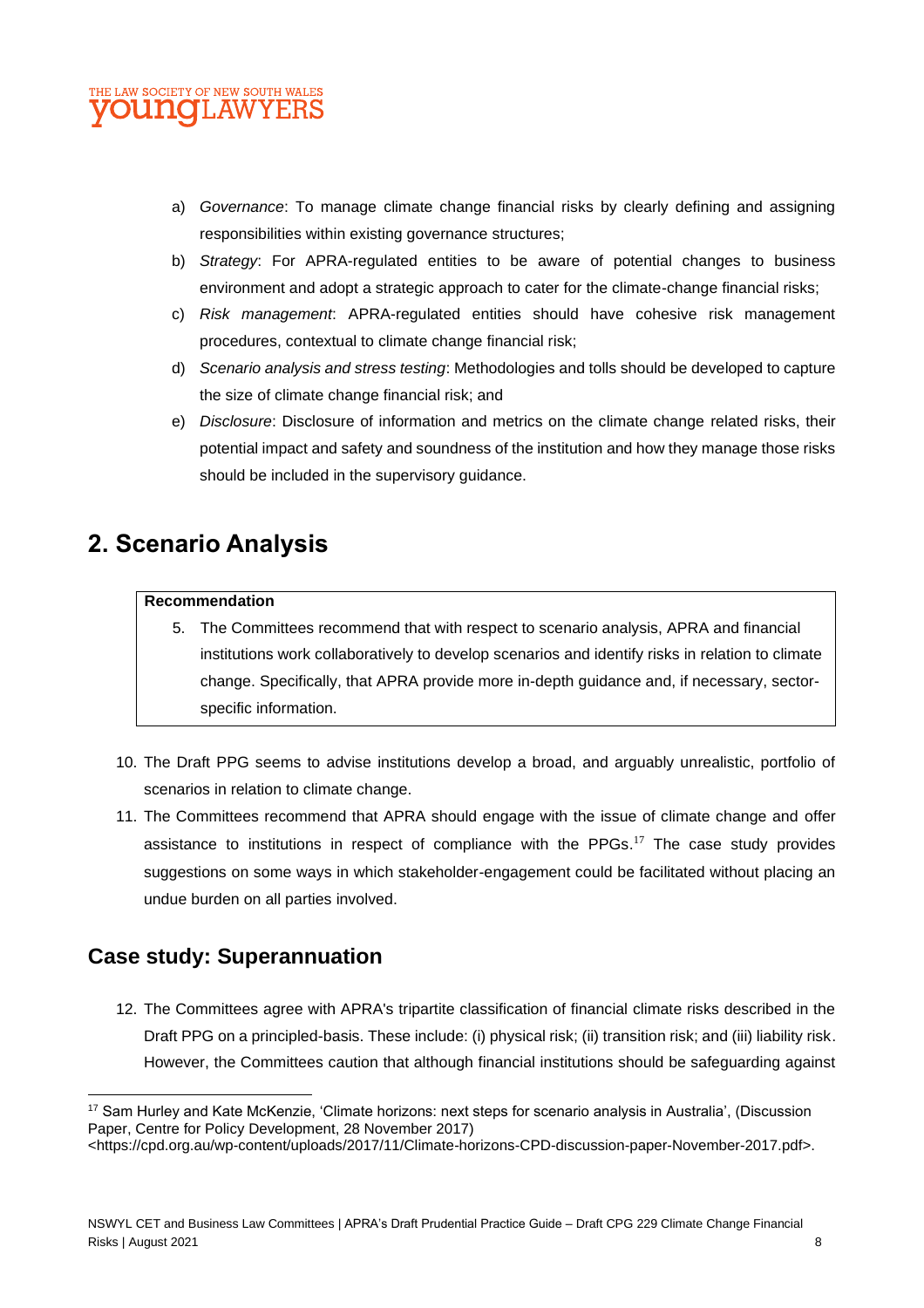### E LAW SOCIETY OF NEW SOUTH WALES **OUNCLAWYERS**

these risks, APRA should provide guidance on the interaction of the Draft PPG (and any contemplated Prudential Standards concerning Climate Risks) with existing prudential standards. For example, guidance may be provided on whether climate risks should be contemplated within the scope of the measures taken by APRA-regulated funds to manage and/or mitigate risks contemplated under SPS 220 *Risk Management* and if so, which prudential standard(s) should take precedence. 18

- 13. In particular, the Committees call to attention licensees of registrable superannuation entities (**RSE**). These entities possess obligations under the superannuation laws to act in the best interests of their members alongside their obligations under general trust law to act in the best interests of beneficiaries. The Committees note that these obligations are often considered to be one and the same however also recognise the recent passage and subsequent assent of the *Treasury Amendment (Your Future, Your Super) Act 2021* (Cth) (**YFYS**) which inserts the word "financial" to the best interests duty of RSEs under section 52 of the *Superannuation Industry (Supervision) Act 1993* (Cth) (**SIS Act**).
- 14. Therefore, the focus of this part of the Committees' submission is on the duty of RSE licensees to ensure that they act in their members' best financial interests, and how they will do this by managing and responding to risks posed by climate change to the bottom lines of members in the superannuation system.

#### **Recommendation**

- 6. Guidance on SPS 220 through this Draft PPG or through SPG 220 should clearly articulate that RSE licensees must address or turn their mind to climate risk as a risk to be addressed in any adopted risk management framework
- 15. Due to the significant impact that the three financial risks identified above may have on returns to the superannuation system, the Committees are of the view that climate risk should be inserted as a specific head of risk mentioned in *SPS 220 Risk Management*, <sup>19</sup> and in particular RSE licensees must be addressing these risks as part of their risk management framework including their:
	- a) Risk appetite statement;
	- b) Risk management statement;
	- c) Relevant risk management policies, procedures and controls; and
	- d) Assessment of the effectiveness of the above as part of the review process.

<sup>&</sup>lt;sup>18</sup> APRA, *Prudential Practice Guide: Draft CPG 229 Climate Change Financial Risks* (Draft PPG) (April 2021) [7].. <sup>19</sup> APRA (n 1).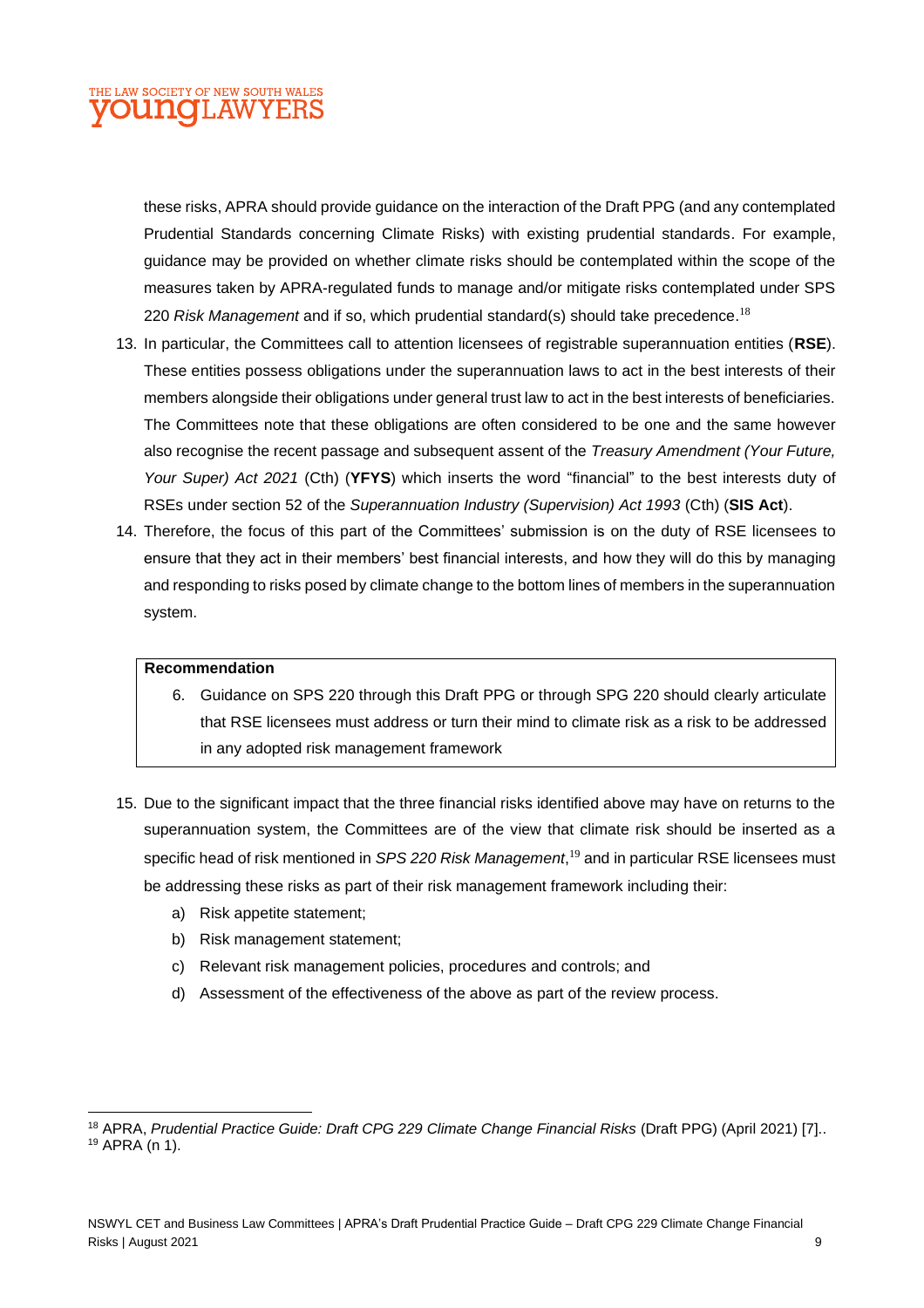### THE LAW SOCIETY OF NEW SOUTH WALES **OUINOL AW**

#### *Physical Risk*

- 16. The Draft PPG considers physical risk as direct damage to assets or property which may have downflow effects of defaulting on loans due to inability for payment by affected borrowers or an increase in insurance claims.<sup>20</sup>
	- a) In 2019, the Queensland floods led to damages amounting to approximately \$1.24 billion in insurance costs with the ABC estimating the number of addresses where insurance was unaffordable or unavailable to rise from  $445,000$  addresses to  $718,000$  by  $2100.<sup>21</sup>$  The modelling showed that there already existed towns with predominantly uninsurable addresses. For example, the town of Bourke already had 95% of addresses noted as being uninsurable in 2019.
	- b) In northern Queensland, one holiday resort owner found a treble increase in their insurance premiums to insure their buildings.<sup>22</sup>
	- c) It is estimated that by the end of 2021Q1 there will be approximately 11,700 insurance claims arising from the floods earlier this year in Western Sydney.<sup>23</sup> The estimated insurance bill by April 2021 was approximately \$537 million.<sup>24</sup>
- 17. As RSE licensees are some of the largest investors of infrastructure in the Australian market, the physical financial risks of climate change will no doubt impact on the ongoing viability of investment in infrastructure by super funds. For example:
	- a) It was a consortium comprised of SunSuper, the Commonwealth Superannuation Corporation and the Future Fund which had recently agreed to purchase a 49% stake in Telstra's dedicated InfraCo for approximately \$2.8 billion.<sup>25</sup>

<sup>20</sup> APRA (n 17).

<sup>21</sup> Inga Ting et al, 'The rise of red zones of risk', *ABC News* (online, 23 October 2019) <https://www.abc.net.au/news/2019-10-23/the-suburbs-facing-rising-insurance-costs-from-climaterisk/11624108?nw=0>.

<sup>&</sup>lt;sup>22</sup> Sofie Wainwright, 'Insurance cripples northern Australians as they wait on promised Government action to stem rises', *ABC North Queensland* (online, 26 October 2020) <https://www.abc.net.au/news/2020-10-28/risinginsurance-costs-crippling-northern-australians/12816848>.

<sup>23</sup> Ian Wright, 'Please, don't look away. The NSW flood recovery will take years and people still need our help', *The Conversation AU* (online, 7 June 2021) <https://theconversation.com/please-dont-look-away-the-nsw-floodrecovery-will-take-years-and-people-still-need-our-help-161792>.

<sup>24</sup> Elias Visontay, 'NSW urged to buy thousands of flood-prone homes in western Sydney', *The Guardian AU* (online, 10 April 2021) <https://www.theguardian.com/australia-news/2021/apr/10/nsw-urged-to-buy-thousands-offlood-prone-homes-in-western-sydney>.

<sup>25</sup> Zoe Samios, 'Telstra sells towers stake for \$2.8b to return half the money to shareholders', *Sydney Morning Herald* (online, 30 June 2021) <https://www.smh.com.au/business/companies/telstra-sells-towers-stake-for-2-8bto-return-half-the-money-to-shareholders-20210630-p585gn.html>.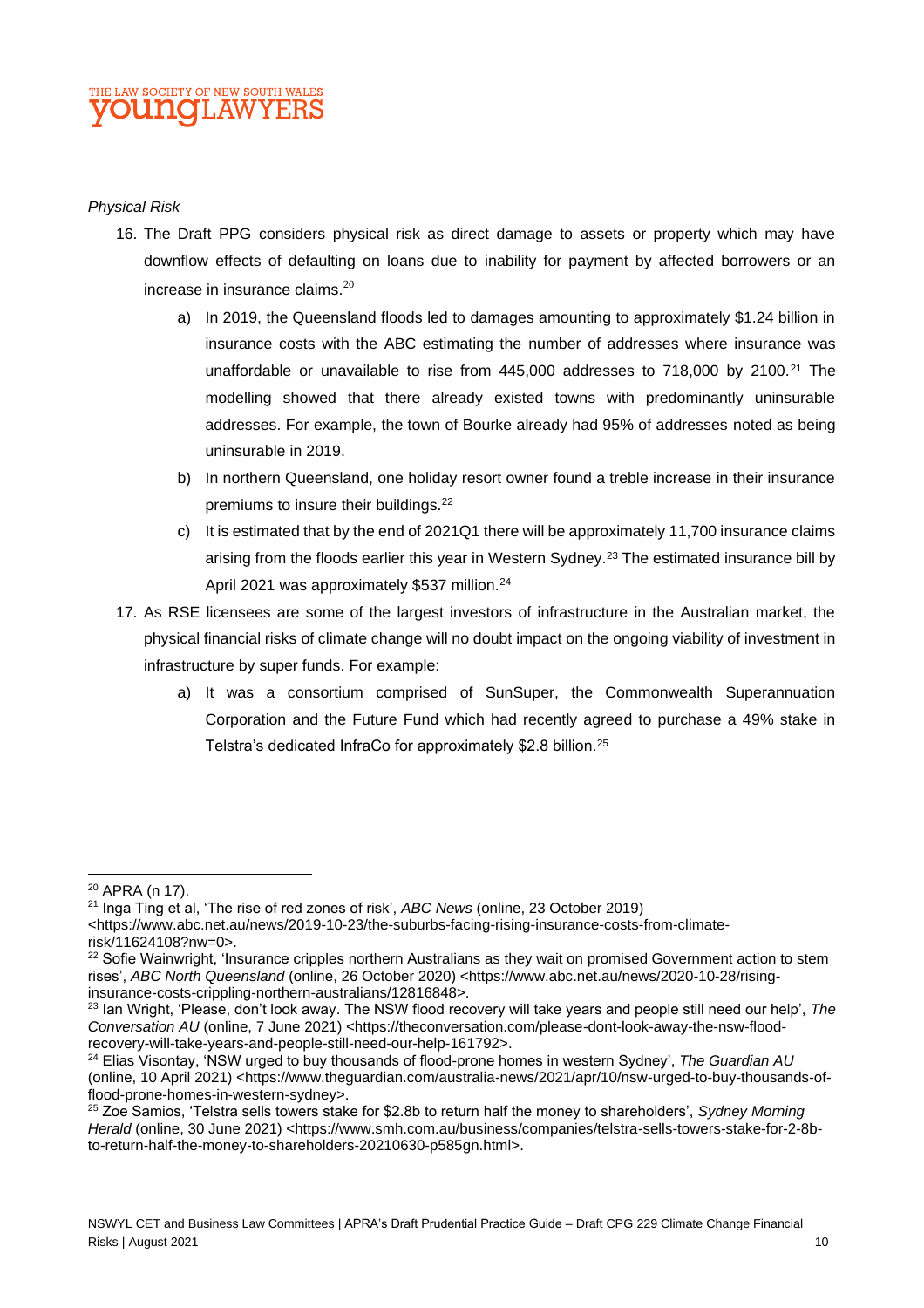

- b) Australia's second largest superfund, AwareSuper, possesses an infrastructure portfolio amounting to approximately \$9.5 billion in size.<sup>26</sup> Infrastructure investment is common especially amongst the large industry super funds.
- c) In a submission to Treasury Consultation on the draft YFYS, Infrastructure Partnerships Australia mentioned that APRA data showed approximately \$111.5 billion was invested by Australia's super funds in infrastructure.<sup>27</sup> They also noted the importance of the superannuation system in injecting capital in infrastructure required to assist with Australia's COVID-19 recovery.
- 18. The Committees note that the Australian Council of Superannuation Investors in a report in 2020 found that though there was an increase in companies which have disclosed climate footprints, very few have reported the physical risks of climate change in a meaningful manner.<sup>28</sup>
- 19. Part of the physical risks include the harm suffered by people from climate change. The recent decision in *Sharma v Minister for the Environment* [2021] FCA 560 (*Sharma*) demonstrates that there is a new risk for any expansion for an investment in any 'dirty' industries such as the resources or manufacturing sectors. In the decision of *Sharma*, the Federal Court of Australia found that there was real risk of death or personal injury in bushfires caused by climate change.<sup>29</sup> Although the Court did not restrain the Minister for Environment from making a decision (as no decision had been made yet), it did recognise the duty of care owed to Australian children.<sup>30</sup> The decision of the Minister on whether to approve the expansion of the mine would need to be consistent with this duty of care. This leads to the issue of RSE licensees being exposed to holding 'dud' assets explored below.

### *Transition Risk*

- 20. The Draft PPG considers transition risk as incidental consequences of an adjustment to a low-carbon economy including stranded assets and impacts on pricing and demand.
	- a) In a report in 2020, Deloitte concluded that unchecked climate change would cost Australia in average annual terms across 50 years a reduction in economic growth of 3% p.a. and around 310,000 jobs p.a.<sup>31</sup> One example mentioned by the report is the decision of Brown Brothers,

<sup>27</sup> Infrastructure Partnerships Australia, 'Submission in Response to Your Future, Your Super Exposure Draft Legislation', 21 December 2020 <https://treasury.gov.au/sites/default/files/2021-02/c2020-

124304\_infrastructure\_partnerships\_australia.pdf>.

<sup>26</sup> Daniel Kemp, 'Aware Super to prioritise direct investments over new fund commitments', *Infrastructure Investor* (online, 5 April 2021) <https://www.infrastructureinvestor.com/aware-super-to-prioritise-direct-investments-overnew-fund-commitments/>.

<sup>&</sup>lt;sup>28</sup> Australian Council of Superannuation Investors Ltd, 'Promises, Pathways and Performance: Climate change disclosure in the ASX200' (Research Report, 18 October 2020) 23.

<sup>29</sup> *Sharma v Minister for the Environment* [2021] FCA 560, [253] (Bromberg J).

<sup>30</sup> Ibid [491], [510] (Bromberg J).

<sup>31</sup> Deloitte Access Economics, A new choice: Australia's climate for growth (Report, November 2020)

<sup>&</sup>lt;https://www2.deloitte.com/au/en/pages/economics/articles/new-choice-climate-growth.html>.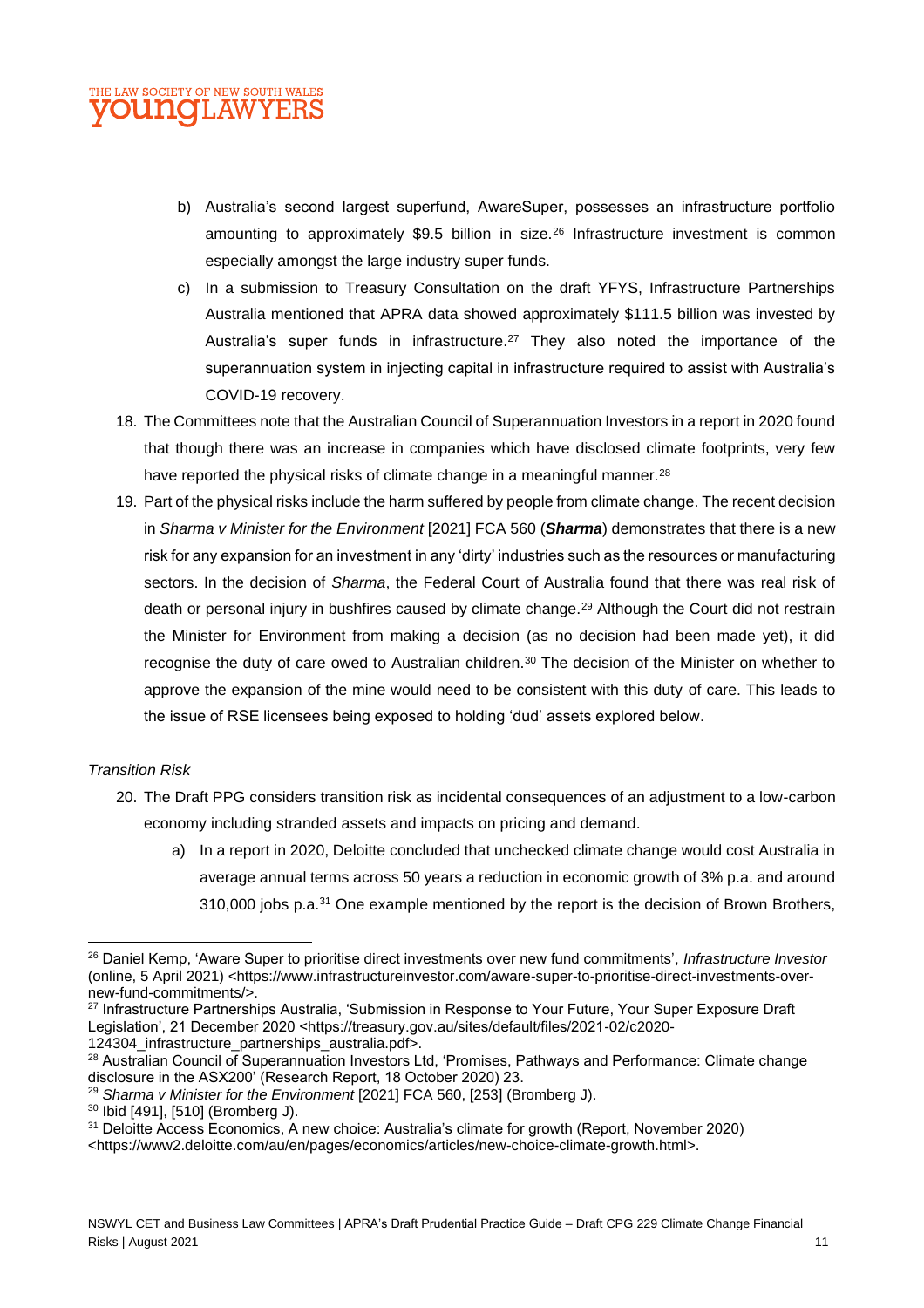a wine manufacturing company that had been located in Victoria for 120 years, to move to Tasmania due to climate being more favourable for their business operations. As the warmer temperatures in Victoria can cause grapes to ripen earlier and affect grape quality, the company expanded into Tasmania's east coast for the cooler climate.<sup>32</sup> Deloitte also cites concerns of regional economies in Queensland, Western Australia and the Northern Territory being casualties of climate change.<sup>33</sup> This demonstrates the impact of climate change which are challenging the long-standing viability of certain sectors operating in certain geographic regions.

- b) PwC in a report last month focusing on the Top 40 mining companies in the world (where 3 of the top 4 are Australian) noted a trend of divestment from thermal coal by key players BHP (ranked 1 st largest), Rio Tinto (2nd), Vale (3rd) and Anglo American (9th). PwC considered these deals to be defensive to 'safeguard shareholder value as coal goes out of favour' noting that growth deals in this space were rare.<sup>34</sup> Finally PwC noted that the number of acquisitions of coal assets dropped from 5 in 2018 to none in 2019 and 2020.<sup>35</sup>
- c) The BHP 2020 Annual Report reveals that many of its largest 20 shareholders hold shares as a nominee or custodian with the Commonwealth Superannuation Corporation as 9<sup>th</sup> largest shareholder through custodian HSBC and Hub24, a platform service, the 16<sup>th</sup> largest shareholder through custodian BNP Paribas. $36$  Australian Super, the largest super fund in Australia by membership, holds approximately \$2.4 billion of BHP shares in its balanced investment option as at the end of 2020.<sup>37</sup>
- 21. The Committees note YFYS would include portfolio holdings disclosures which would enable members to understand where their superannuation assets are invested in and could exercise choice to act according to their ESG appetite. These create a residual transition risk for RSE licensees due to the difficulty of changing investments on an ad hoc basis and could result in crystallising any loses from 'dud' or 'dirty' assets. Furthermore, there exist residual risks from policy decision-making overseas or shareholder activism. For example, the Hague District Court's decision of *Milieudefensie v Royal Dutch Shell* issued the equivalent of a mandatory injunction compelling Shell to reduce its emissions

<sup>&</sup>lt;sup>32</sup> Fiona Breen, 'Rising temperatures spark 'race to Tasmania' for winemakers escaping heat', ABC News (online, 5 June 2016) < https://www.abc.net.au/news/2016-06-05/rising-temperatures-spark-winemakers-move-totasmania/7371262>.

<sup>33</sup>Deloitte (above n 30).

<sup>34</sup> PwC, *Mine 2021: Great expectations, seizing tomorrow* (Report, June 2021) 20

<sup>&</sup>lt;https://www.pwc.com.au/mining/global-mine-2021.html>.

<sup>35</sup> Ibid 5.

<sup>36</sup> BHP, *BHP Annual Report 2020* (Annual Report, 2020) 347 <https://www.bhp.com/-

<sup>/</sup>media/documents/investors/annual-reports/2020/200915\_bhpannualreport2020.pdf>.

<sup>37</sup> 'AustralianSuper – Balanced', *AustralianSuper* (Web Page) <https://portal.australiansuper.com/investments-

and-performance/what-we-invest-in/superannuation-premixed-investment-options/balanced.aspx>.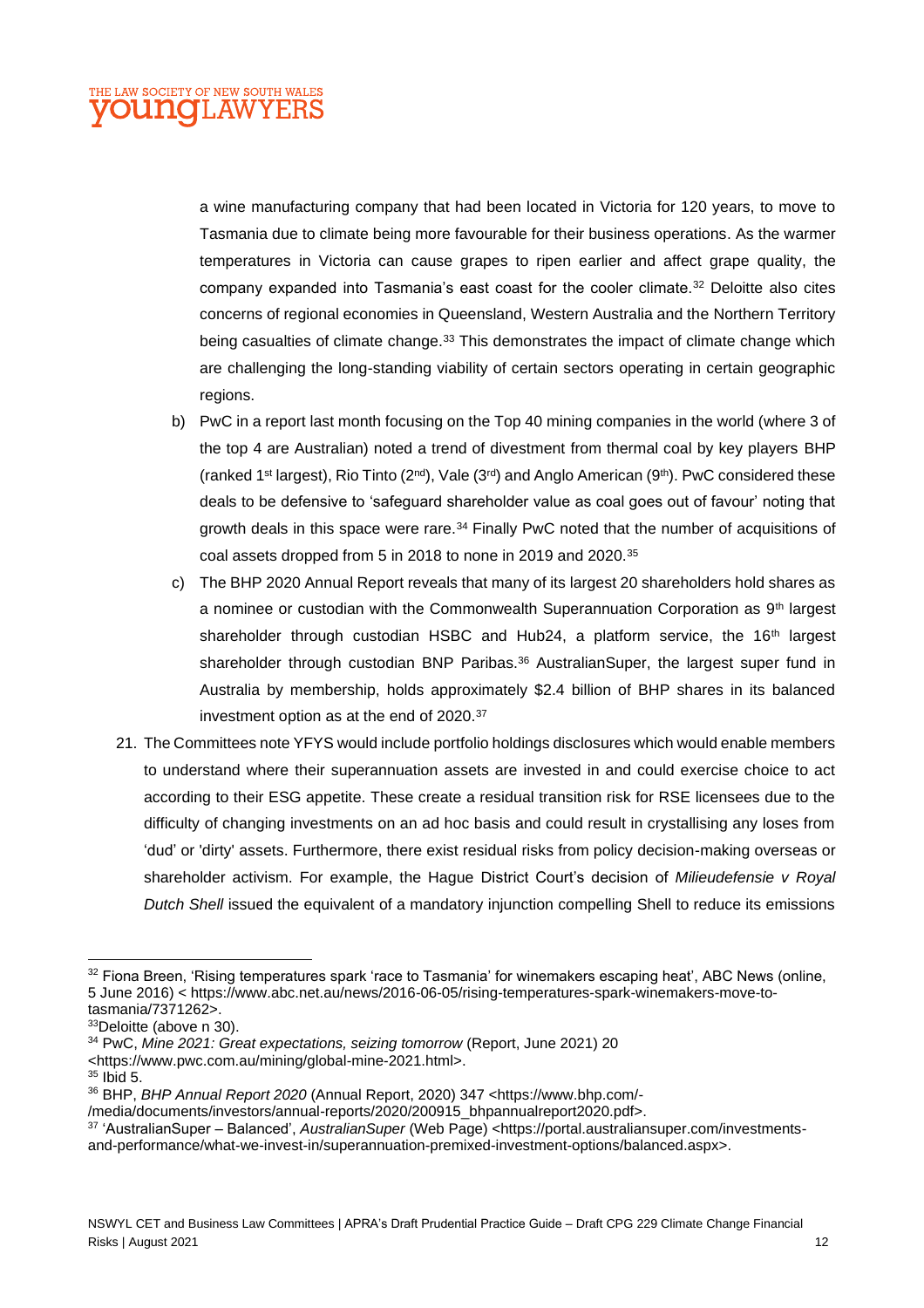### THE LAW SOCIETY OF NEW SOUTH WALES **OUNCILAW**

by net 45% by 2030.<sup>38</sup> While this is only provisionally enforceable pending appeal by Shell, the Court found that all CO2 emissions regardless where in the world the emissions are made would contribute to climate damage in the Netherlands.<sup>39</sup>

- 22. There is also growing shareholder activism on the issue of climate change. In particular:
	- a) Rio Tinto made history by being the first Australian company to support shareholder activism on the issue of climate change.<sup>40</sup> Similar shareholder activism has been engaged against companies overseas with Chevron targeted by the same group who led investors to call for emissions cuts at Shell and BP.<sup>41</sup>
	- b) The fears of divestment are gradually being reassured. For example, BlackRock Investments found that divestment from 'dirty' assets by pension funds in the USA led to more financially sound decisions as fossil fuel driven-stocks tanked and underperformed.<sup>42</sup>
	- c) Australia is slowly becoming a change leader in the space of climate change litigation as noted by King & Wood Mallesons.<sup>43</sup> With a greater willingness for courts to hear these forms of disputes, RSE licensees expose themselves to liability from members, the public and any applicable shareholders.
- 23. Therefore, it is the view of the Committees that to safeguard the superannuation system from unacceptable exposure to climate change, APRA should require RSE licensees to explain why they are holding on to:
	- a. 'dirty' assets which possess high transition costs due to the inherent climate impact these assets possess e.g. thermal coal mines; and
	- b. 'dud' assets which possess extreme risk exposure to external climate impacts e.g. infrastructure assets which may no longer be insurable within their investment horizon because those types of assets are no longer viable for that geographic region.

<sup>38</sup> *Mileudefensie et al v Royal Dutch Shell Plc*, Hague District Court C/09/571932/HA ZA 19-379 (English) (26 May 2021).

<sup>39</sup> 'Climate Change Litigation Bombshell: Dutch Lower Court Orders Royal Dutch Shell to Reduce CO2 Emissions' *Jones Day Commentaries* (Web Page, June 2021) <https://www.jonesday.com/en/insights/2021/06/climatechange-litigation-bombshell-dutch-lower-court-orders-royal-dutch-shell-to-reduce-co2-emissions>.

<sup>40</sup> Nick Toscano, 'Rio Tinto swings behind activist shareholder demands on climate', *Sydney Morning Herald* (online, 19 March 2021) <https://www.smh.com.au/business/companies/rio-tinto-swings-behind-activistshareholder-demands-on-climate-20210318-p57c3y.html>.

<sup>41</sup> Jasper Jolly, 'Climate activist shareholders to target US oil giant Chevron', *The Guardian Australia* (online, 20 May 2021) <https://www.theguardian.com/business/2021/may/20/climate-activist-shareholders-to-target-us-oilgiant-chevron>.

 $^{42}$  Tom Sanzillo, 'IEEFA: Major investment advisors BlackRock and Meketa provide a fiduciary path through the energy transition', *Institute for Energy Economics and Financial Analysis* (Blog Post, 22 March 2021) < https://ieefa.org/major-investment-advisors-blackrock-and-meketa-provide-a-fiduciary-path-through-the-energytransition/>.

<sup>43</sup> Daisy Mallett and Sati Nagra, 'Climate change litigation – what is it and what to expect?', *King & Wood Mallesons Insights* (Blog Post, 27 February 2020) < https://www.kwm.com/en/au/knowledge/insights/climatechange-litigation-what-is-it-and-what-to-expect-20200227>.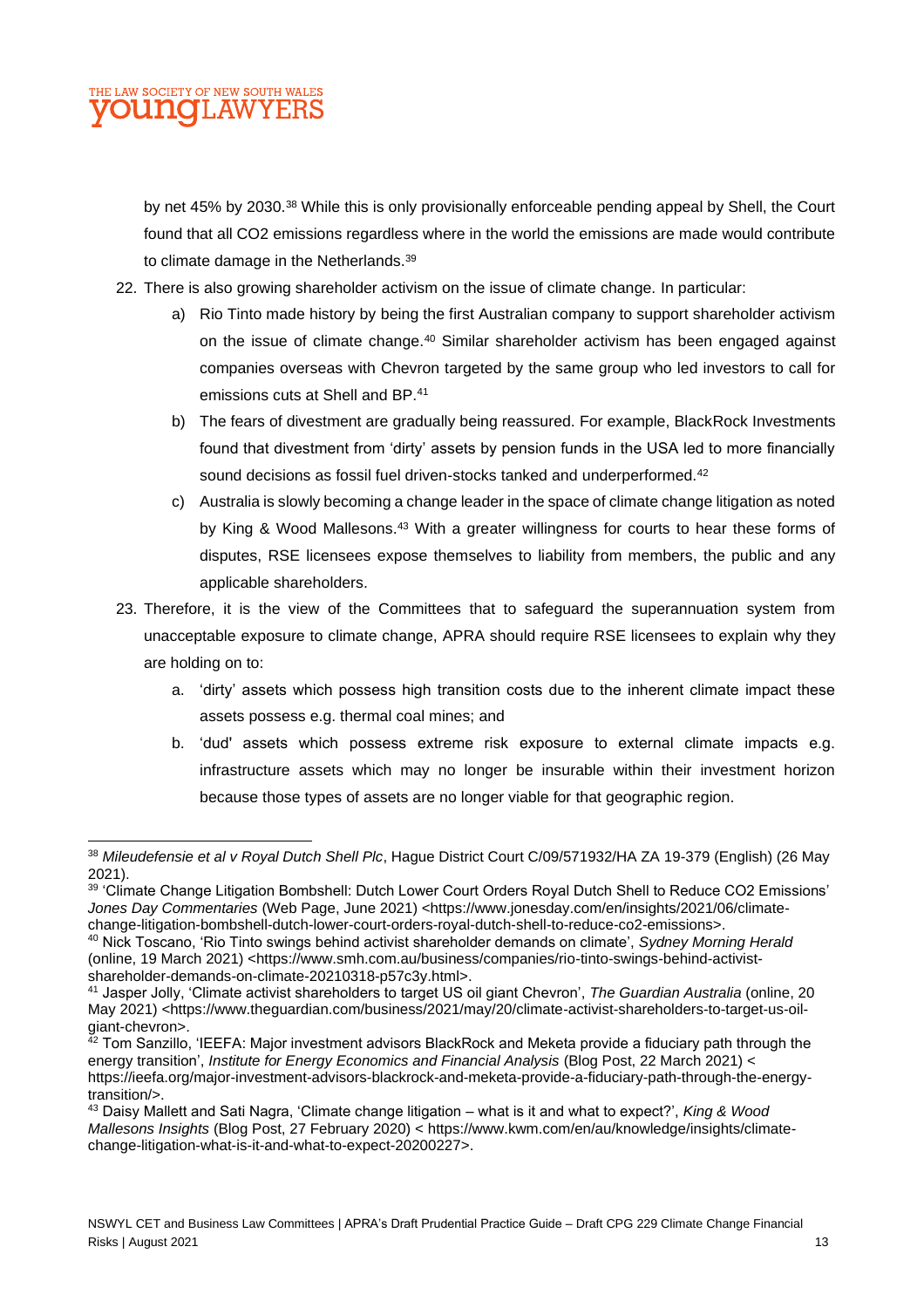- 24. The Committees acknowledge Parliamentary rejection of the proposed investment powers and regulation making powers under the best financial interests' duty of RSE licensees as part of YFYS, however, as the prudential regulator, APRA may still ensure that RSE licensees engage and manage climate risk through guidance, the issue of prudential standards, and/or imposition of licence conditions.
- 25. The Committees also acknowledge that inaction by RSE licensees in the past has led to litigation.<sup>44</sup> Indemnity from fund assets by a RSE licensee due to climate change financial risks is not in the best interests of members and compromises member and retirement outcomes.

# **3. Disclosure**

#### **Recommendation**

- 7. The Committees recommend that a voluntary or additional disclosure regime would enhance investor confidence. Such disclosures should be consistent and easily comparable.
- 26. The Committees consider that a voluntary or additional disclosure will be beneficial to an institution by enhancing trust, building confidence and facilitating greater transparency in respect of the institution within the broader market.<sup>45</sup> The Committees note there is a growing number of companies that have responded to the call for climate-related disclosures.<sup>46</sup> This is in line with the focus on reputational risk and ESG reporting under increasing scrutiny by investors, government bodies, employees and the wider community.<sup>47</sup>
- 27. The Committees consider that a standard disclosure should be adopted across a range of sectors, industries and/or portfolios. The Committees note that reporting driven by disclosure frameworks such as the Financial Stability Board's Task Force for Climate-related Financial Disclosures (**TCFD**) is likely to be located in the annual reports. For example, JPMorgan reported that most mining companies that were analysed have released sustainability reports along with their annual reports.<sup>48</sup>
- 28. The Committees support the avenues for assessing the rigour of an institution's climate-related disclosures.<sup>49</sup> The Financial Stability Board expressed the characteristics of effective disclosures to be consistent, comparable, reliable, clear and efficient.<sup>50</sup> While not an exhaustive list, effective

<sup>45</sup> Sharmini Chetwode et al, 'Carbon offsets: Tools for the low carbon transition' (Equity Research, Goldman Sachs, June 2020) 3.

<sup>46</sup> Ibid 24.

<sup>47</sup> Ibid.

 $48$  Fagan (n 5).

<sup>49</sup> Sharmini Chetwode et al (n 51) 25.

<sup>50</sup> Financial Stability Board, *Proposal for a Disclosure Task Force on Climate-related Risks* (9 November 2015).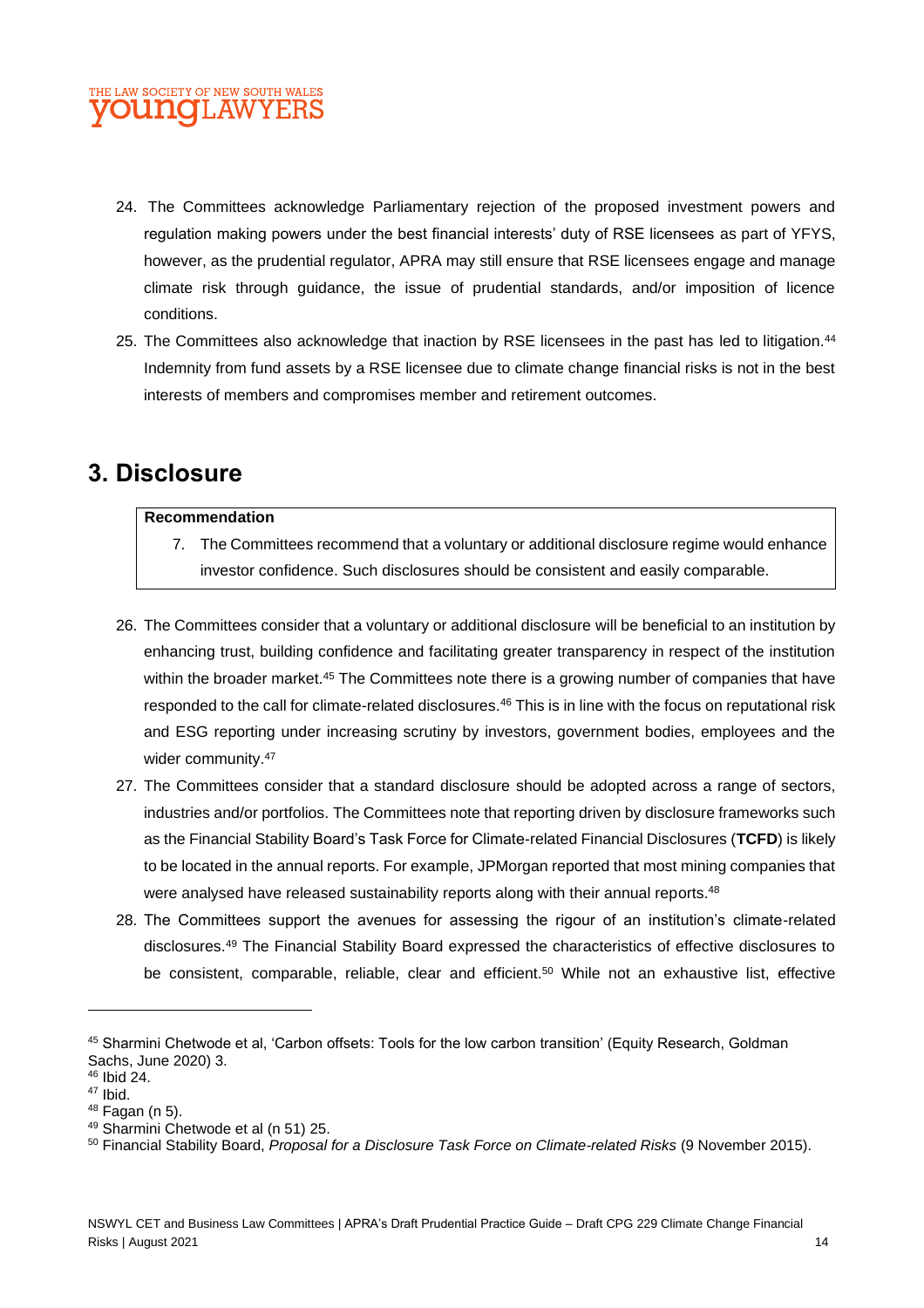

disclosures are likely to arise from companies and stakeholders aligning themselves with such practices.<sup>51</sup> The Task Force also advised the principles for effective disclosures include representing information that is relevant and verifiable and provided on a timely basis.<sup>52</sup>

- 29. The Committees acknowledge there may be a degree of correlation between the size of the institution and level of environmental disclosure.<sup>53</sup> The reasons underpinning greater disclosure from large institutions may include:
	- a) the ability to absorb the cost, time and investment in producing the reports;
	- b) the political and shareholder pressure is often greater on large institutions; and
	- c) multiple country regulations that larger institutions have to comply with.<sup>54</sup>
- 30. The Committees consider that APRA should collate and publish disclosure metrics as guidance for reporting for industries it regulates on a periodical basis. The recent *TCFD Forward-looking Financial Metric Consultation* revealed that half of the 209 respondents agreed that disclosure would be worth the effort with further standardisation of metrics.<sup>55</sup> While institutions focused on improving their disclosure practices may be better positioned long-term, the Committees note this should be supplemented by appropriate guidance to assist institutions with complying with existing prudential requirements as well as domestic and international engagement with other regulators.

<sup>53</sup> Fagan (n 5).

<sup>51</sup> Ibid.

<sup>52</sup> Task Force on Climate-related Financial Disclosures, Financial Stability Board, *Recommendations of the Task Force on Climate-related Financial Disclosures* (Final Report, 15 June 2017) 18.

<sup>54</sup> Ibid.

<sup>55</sup> Task Force on Climate-related Financial Disclosures, Financial Stability Board, *Forward-looking Financial Metrics Consultation* (Summary of Responses, March 2021) 9.